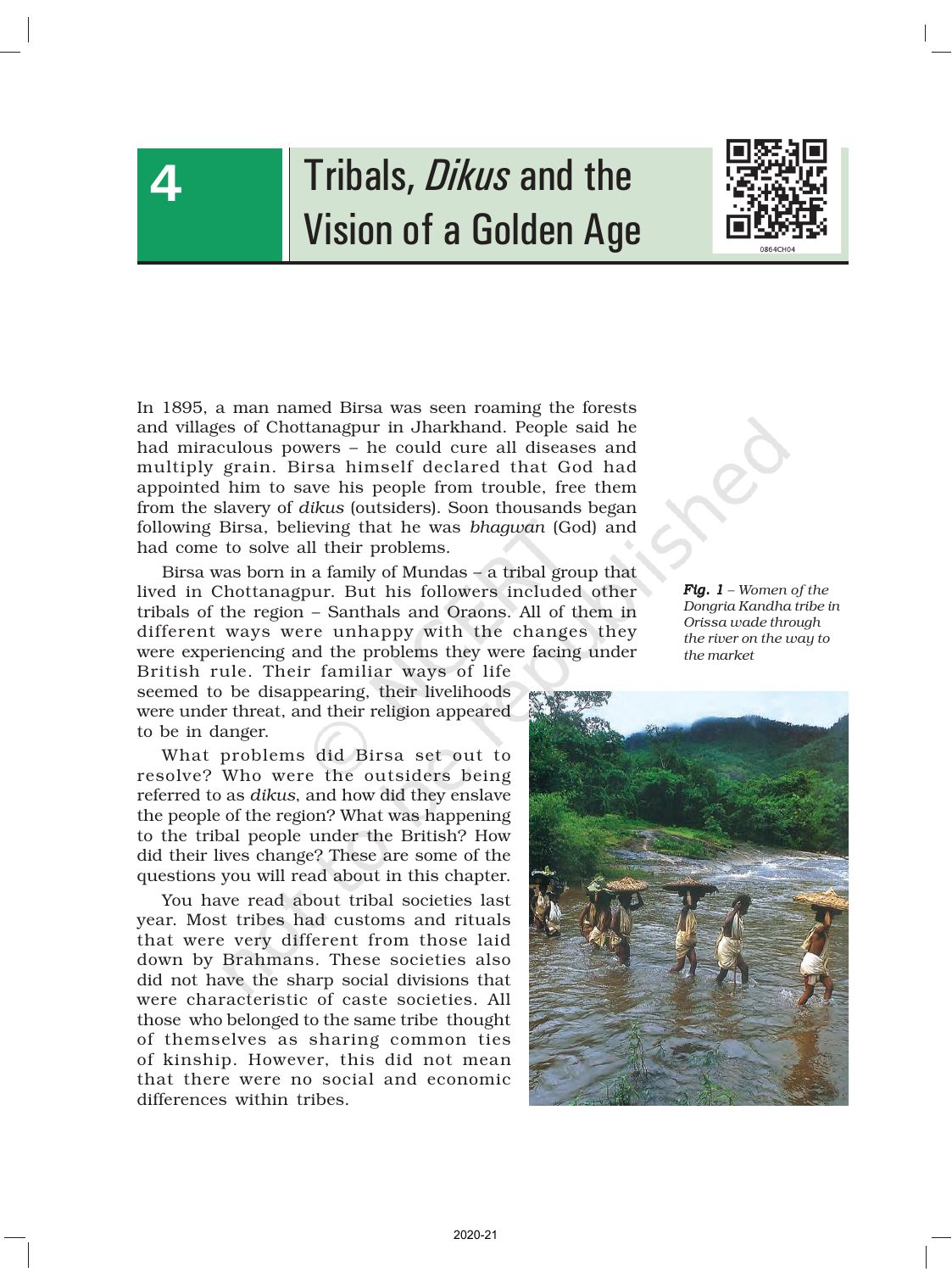Fallow – A field left uncultivated for a while so that the soil recovers fertility

*Sal* – A tree

*Mahua* – A flower that is eaten or used to make alcohol

#### *Fig. 2 – Dongria Kandha women in Orissa take home* pandanus *leaves from the forest to make plates*

# How Did Tribal Groups Live?

By the nineteenth century, tribal people in different parts of India were involved in a variety of activities.

## Some were *jhum* cultivators

Some of them practised *jhum* cultivation, that is, shifting cultivation. This was done on small patches of land, mostly in forests. The cultivators cut the treetops to allow sunlight to reach the ground, and burnt the vegetation on the land to clear it for cultivation. They spread the ash from the firing, which contained potash, to fertilise the soil. They used the axe to cut trees and the hoe to scratch the soil in order to prepare it for cultivation. They broadcast the seeds, that is, scattered the seeds on the field instead of ploughing the land and sowing the seeds. Once the crop was ready and harvested, they moved to another field. A field that had been cultivated once was left **fallow** for several years,

Shifting cultivators were found in the hilly and forested tracts of north-east and central India. The lives of these tribal people depended on free movement within forests and on being able to use the land and forests for growing their crops. That is the only way they could practise shifting cultivation.

## Some were hunters and gatherers

In many regions tribal groups lived by hunting animals and gathering forest produce. They saw forests as essential for survival. The Khonds were such a community living in the forests of Orissa. They regularly went out on collective hunts and then divided the meat amongst themselves. They ate fruits and roots

collected from the forest and cooked food with the oil they extracted from the seeds of the *sal* and *mahua*. They used many forest shrubs and herbs for medicinal purposes, and sold forest produce in the local markets. The local weavers and leather workers turned to the Khonds when they needed supplies of *kusum* and *palash* flowers to colour their clothes and leather.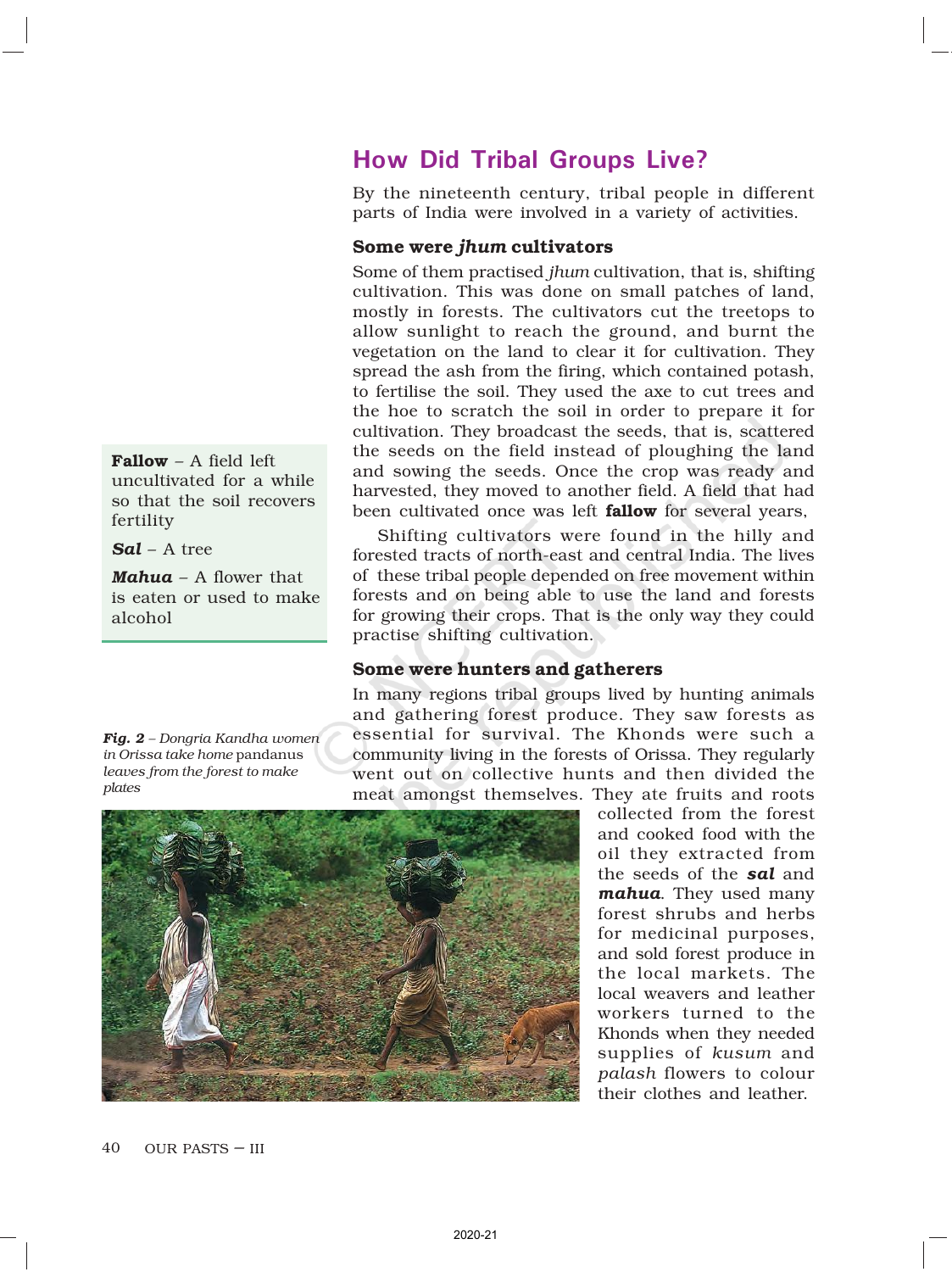From where did these forest people get their supplies of rice and other grains? At times they exchanged goods – getting what they needed in return for their valuable forest produce. At other times they bought goods with the small amount of earnings they had. Some of them did odd jobs in the villages, carrying loads or building roads, while others laboured in the fields of peasants and farmers. When supplies of forest produce shrank, tribal people had to increasingly wander around in search of work as labourers. But many of them – like the Baigas of central India – were reluctant to do work for others. The Baigas saw themselves as people of the forest, who could only live on the produce of the forest. It was below the dignity of a Baiga to become a labourer.

Tribal groups often needed to buy and sell in order to be able

to get the goods that were not produced within the locality. This led to their dependence on traders and moneylenders. Traders came around with things for sale, and sold the goods at high prices. Moneylenders gave loans with which the tribals met their cash needs, adding to what they earned. But the interest charged on the loans was usually very high. So for the tribals, market and commerce often meant debt and poverty. They therefore came to see the moneylender and trader as evil outsiders and the cause of their misery.

#### Some herded animals

Many tribal groups lived by herding and rearing animals. They were pastoralists who moved with their herds of cattle or sheep according to the seasons. When the grass in one place was exhausted, they moved to another area. The Van Gujjars of the Punjab hills and the Labadis of Andhra Pradesh were cattle herders, the Gaddis of Kulu were shepherds, and the Bakarwals of Kashmir reared goats. You will read more about them in your history book next year.



*Fig. 3 – Location of some tribal groups in India*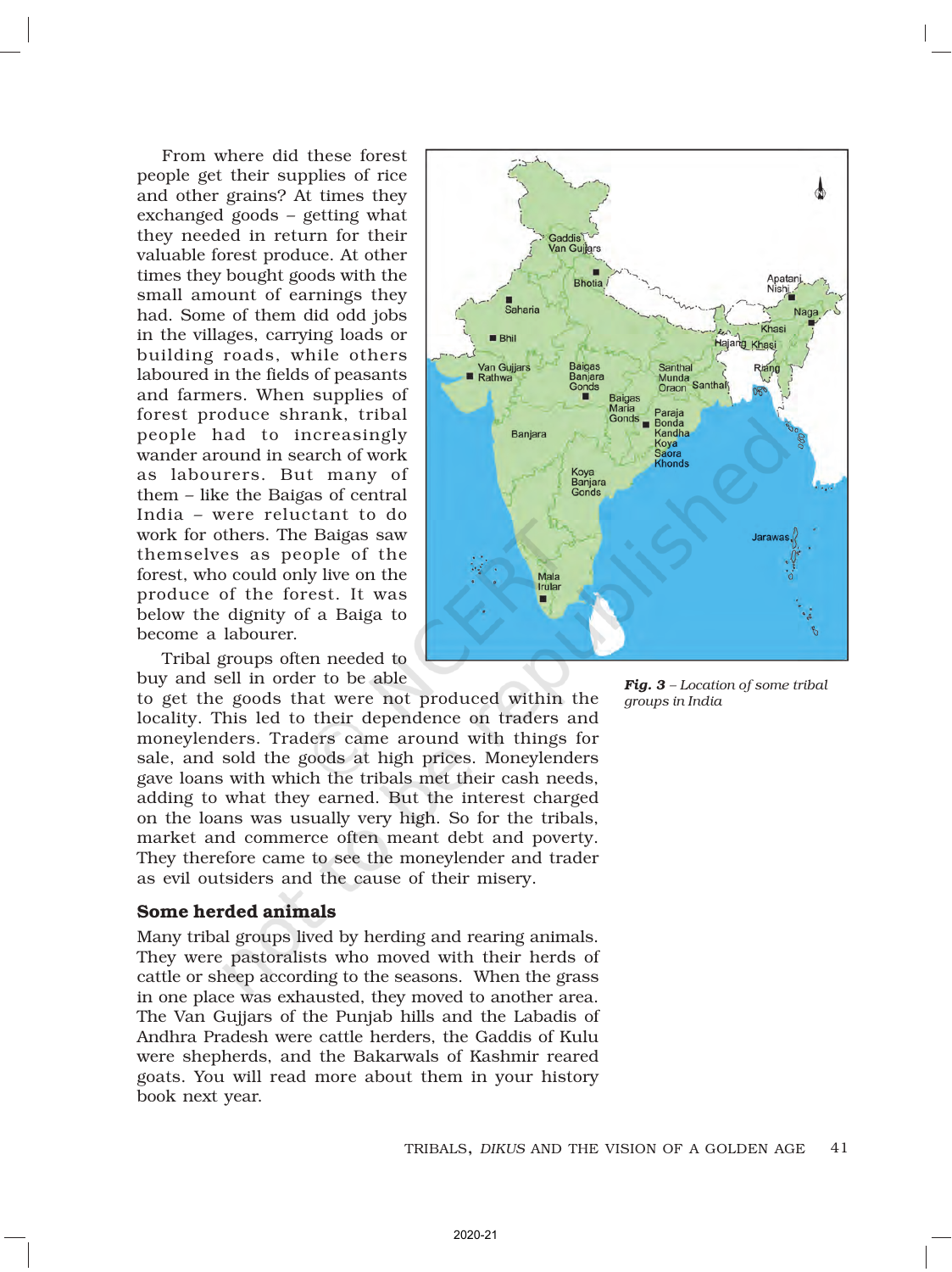#### Source 1

## A time to hunt, a time to sow, a time to move to a new field

Have you ever noticed that people living in different types of societies do not share the same notion of work and time? The lives of the shifting cultivators and hunters in different regions were regulated by a calendar and division of tasks for men and women.

Verrier Elwin, a British anthropologist who lived among the Baigas and Khonds of central India for many years in the 1930s and 1940s, gives us a picture of what this calendar and division of tasks was like. He writes:

In Chait women went to clearings to ... cut stalks that were already reaped; men cut large trees and go for their ritual hunt. The hunt began at full moon from the east. Traps of bamboo were used for hunting. The women gathered fruits like sago, tamarind and mushroom. Baiga women can only gather roots or kanda and mahua seeds. Of all the adivasis in Central India, the Baigas were known as the best hunters … In Baisakh the firing of the forest took place, the women gathered unburnt wood to burn. Men continued to hunt, but nearer their villages. In Jeth sowing took place and hunting still went on. From Asadh to Bhadon the men worked in the fields. In Kuar the first fruits of beans were ripened and in Kartik kutki became ripe. In Aghan every crop was



ready and in Pus winnowing took place. Pus was also the time for dances and marriages. In Magh shifts were made to new bewars and hunting-gathering was the main subsistence activity.

The cycle described above took place in the first year. In the second year there was more time for hunting as only a few crops had to be sown and harvested. But since there was enough food the men lived in the bewars. It was only in the third year that the diet had to be supplemented with the forest products.

Adapted from Verrier Elwin, Baiga (1939) and Elwin's unpublished 'Notes on the Khonds' (Verrier Elwin Papers, Nehru Memorial Museum and Library)

#### Activity  $\overline{\blacktriangleright}$

Look carefully at the tasks that Baiga men and women did. Do you see any pattern? What were the differences in the types of work that they were expected to perform?

*Fig. 4 – A Santhal girl carrying firewood, Bihar, 1946* Children go with their mothers to the forest to gather forest produce.

 $\mathbf{v}$  , with  $\mathbf{v}$  ,  $\mathbf{v}$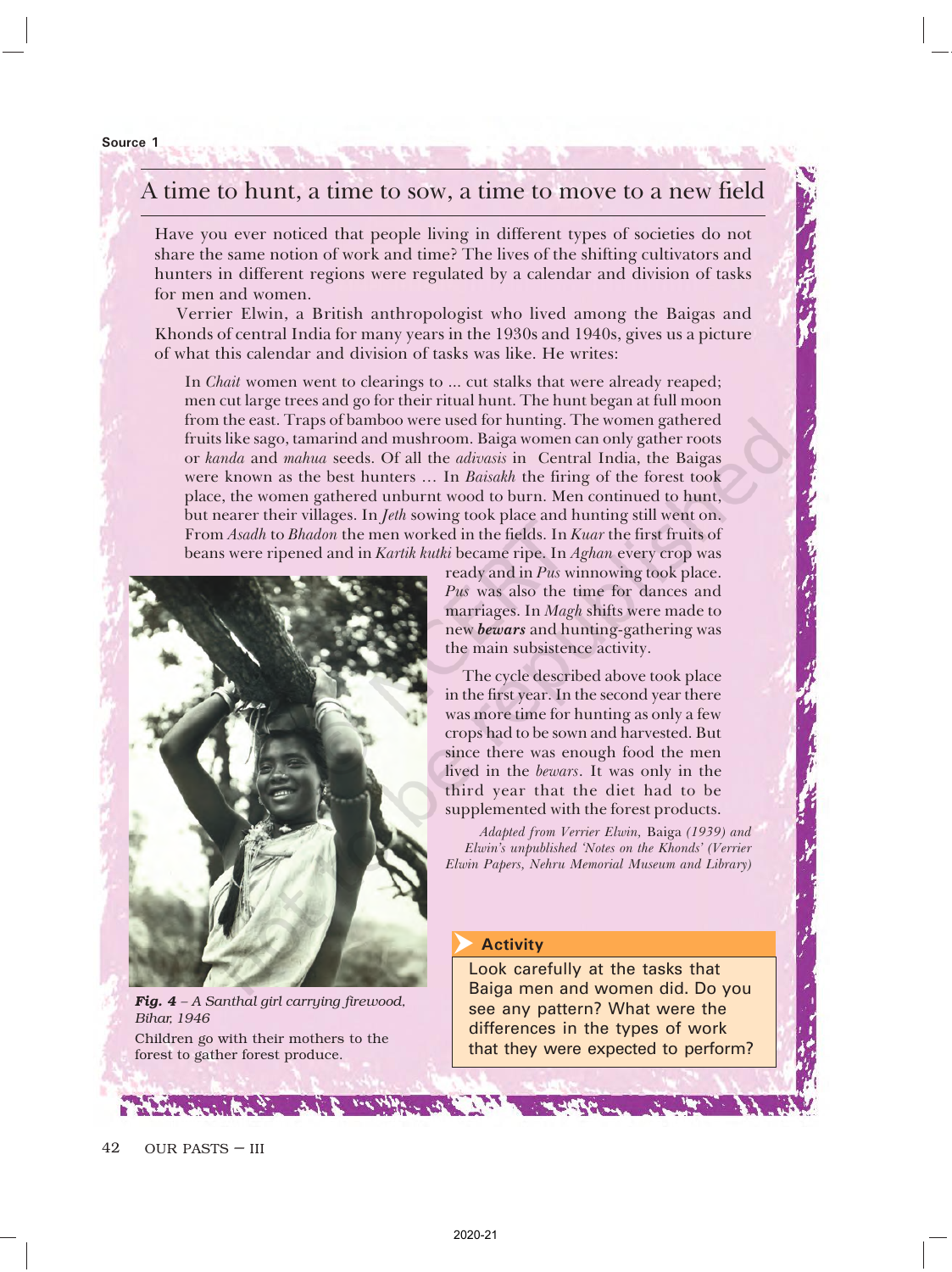#### Some took to settled cultivation

Even before the nineteenth century, many from within the tribal groups had begun settling down, and cultivating their fields in one place year after year, instead of moving from place to place. They began to use the plough, and gradually got rights over the land they lived on. In many cases, like the Mundas of Chottanagpur, the land belonged to the clan as a whole. All members of the clan were regarded as descendants of the original settlers, who had first cleared the land. Therefore, all of them had rights on the land. Very often some people within the clan acquired more power than others, some became chiefs and others followers. Powerful men often rented out their land instead of cultivating it themselves.

British officials saw settled tribal groups like the Gonds and Santhals as more civilised than huntergatherers or shifting cultivators. Those who lived in the forests were considered to be wild and savage: they needed to be settled and civilised.

## How Did Colonial Rule Affect Tribal Lives?

The lives of tribal groups changed during British rule. Let us see what these changes were.

### What happened to tribal chiefs?

Before the arrival of the British, in many areas the tribal chiefs were important people. They enjoyed a certain amount of economic power and had the right to administer and control their territories. In some places they had their own police and decided on the local rules of land and forest management. Under British rule, the functions and powers of the tribal chiefs changed considerably. They were allowed to keep their land titles over a cluster of villages and rent out lands, but they lost much of their administrative power and were forced to follow laws made by British officials in India. They also had to pay tribute to the British, and discipline the tribal groups on behalf of the British. They lost the authority they had earlier enjoyed amongst their people, and were unable to fulfil their traditional functions.

#### What happened to the shifting cultivators?

The British were uncomfortable with groups who moved about and did not have a fixed home. They wanted tribal

*Bewar* – A term used in Madhya Pradesh for shifting cultivation



*Fig. 5 – A log house being built in a village of the Nishi tribes of Arunachal Pradesh.* The entire village helps when log huts are built.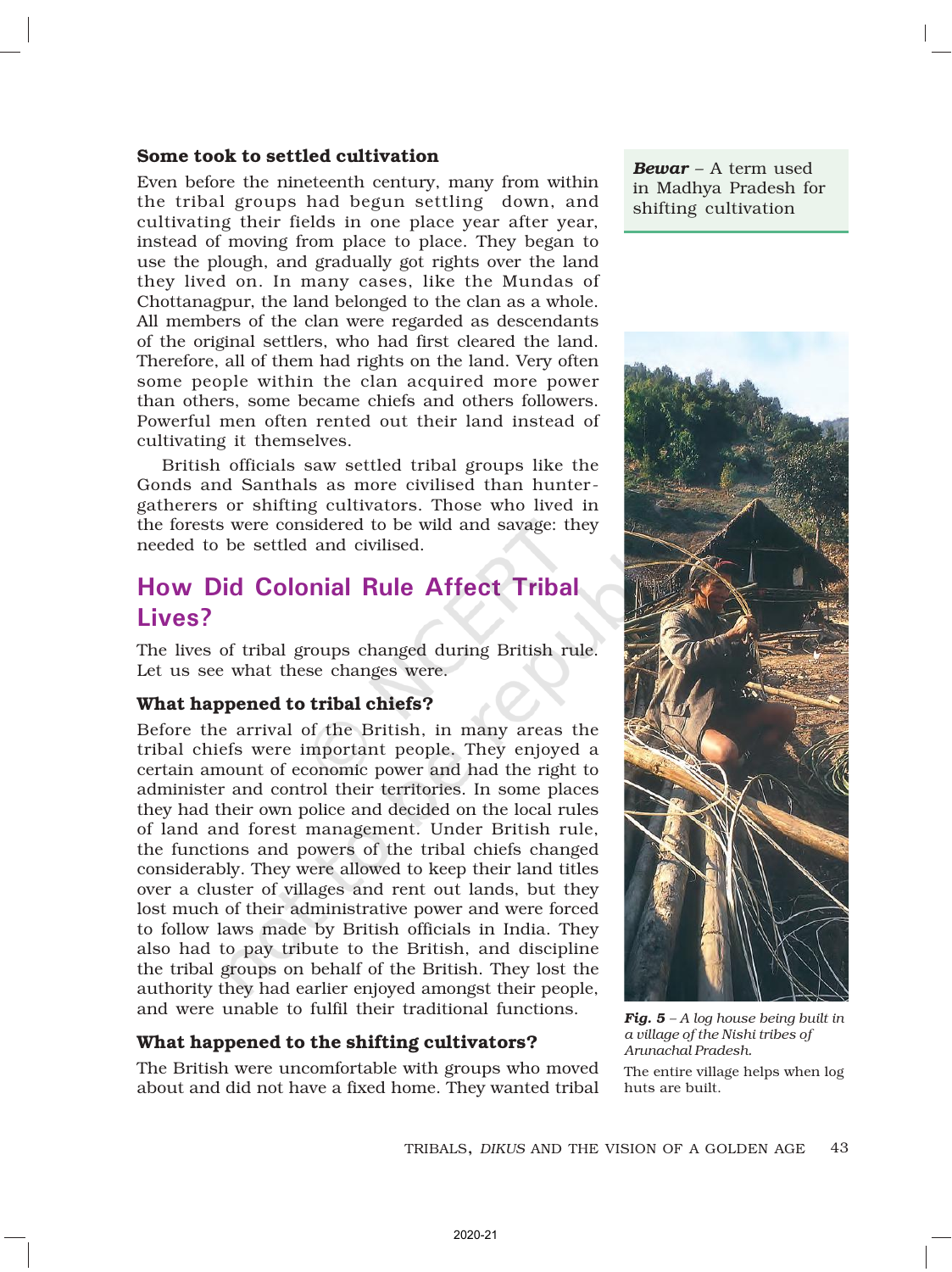

*Fig. 6 – Bhil women cultivating in a forest in Gujarat* Shifting cultivation continues in many forest areas of Gujarat. You can see that trees have been cut and land cleared to create patches for cultivation.



groups to settle down and become peasant cultivators. Settled peasants were easier to control and administer than people who were always on the move. The British also wanted a regular revenue source for the state. So they introduced land settlements – that is, they measured the land, defined the rights of each individual to that land, and fixed the revenue demand for the state. Some peasants were declared landowners, others tenants. As you have seen (Chapter 2), the tenants were to pay rent to the landowner who in turn paid revenue to the state.

The British effort to settle *jhum* cultivators was not very successful. Settled plough cultivation is not easy in areas where water is scarce and the soil is dry. In fact, *jhum* cultivators who took to plough cultivation often suffered, since their fields did not produce good yields. So the *jhum* cultivators in north-east India insisted on continuing with their traditional practice. Facing widespread protests, the British had to ultimately allow them the right to carry on shifting cultivation in some parts of the forest.

*Fig. 7 – Tribal workers in a rice field in Andhra Pradesh* Note the difference between rice cultivation in the flat plains and in the forests.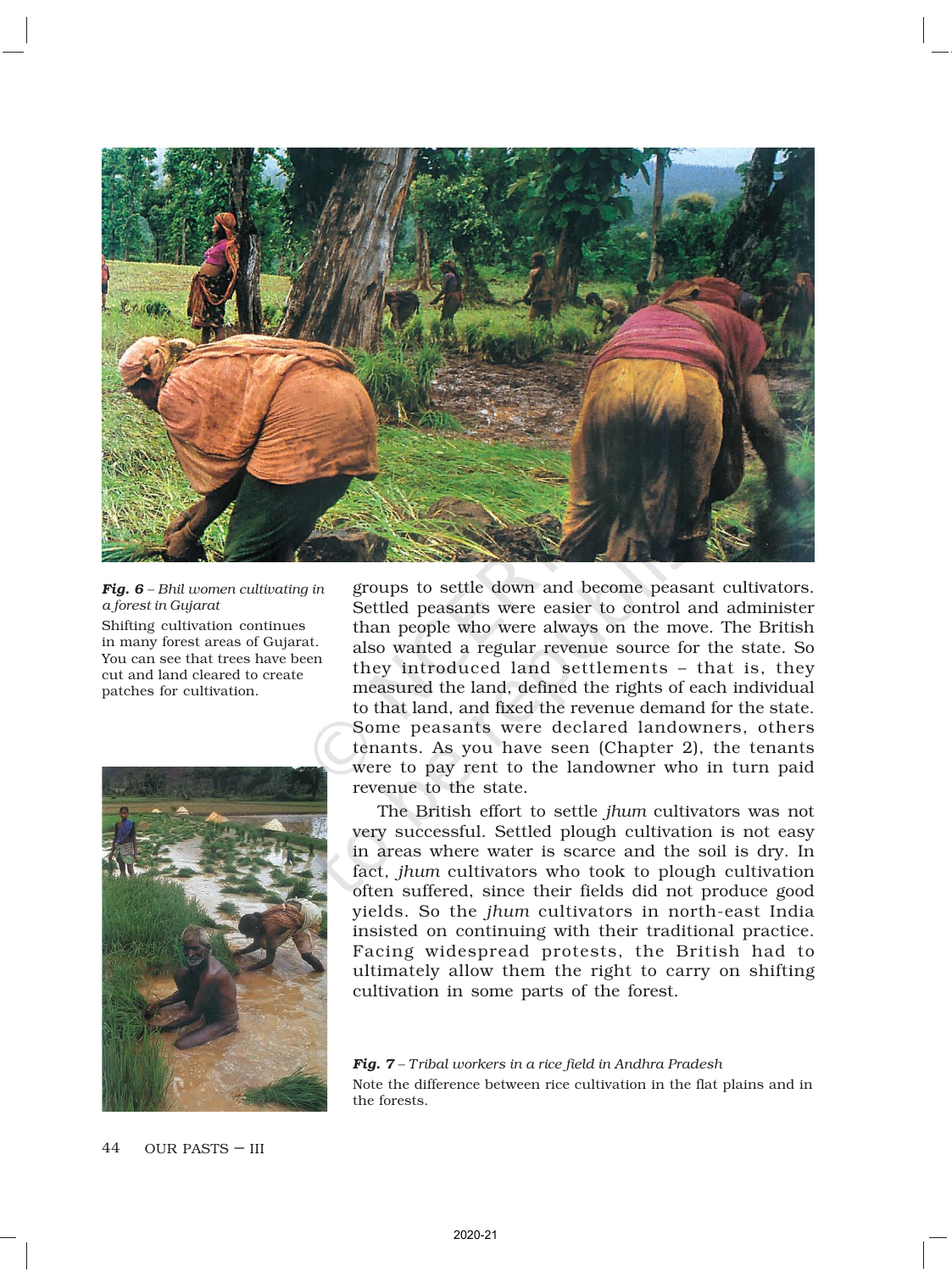#### Forest laws and their impact

The life of tribal groups, as you have seen, was directly connected to the forest. So changes in forest laws had a considerable effect on tribal lives. The British extended their control over all forests and declared that forests were state property. Some forests were classified as Reserved Forests for they produced timber which the British wanted. In these forests people were not allowed to move freely, practise *jhum* cultivation, collect fruits, or hunt animals. How were *jhum* cultivators to survive in such a situation? Many were therefore forced to move to other areas in search of work and livelihood.

But once the British stopped the tribal people from living inside forests, they faced a problem. From where would the Forest Department get its labour to cut trees for railway sleepers and to transport logs?

Colonial officials came up with a solution. They decided that they would give *jhum* cultivators small patches of land in the forests and allow them to cultivate these on the condition that those who lived in the villages would have to provide labour to the Forest Department and look after the forests. So in many regions the Forest Department established forest villages to ensure a regular supply of cheap labour.

Sleeper – The horizontal planks of wood on which railway lines are laid

大学界 こうしょ

#### Source 2

# "In this land of the English how hard it is to live"

In the1930s Verrier Elwin visited the land of the Baigas – a tribal group in central India. He wanted to know about them – their customs and practices, their art and folklore. He recorded many songs that lamented the hard time the Baigas were having under British rule.

In this land of the English how hard it is to live How hard it is to live In the village sits the landlord In the gate sits the Kotwar In the garden sits the Patwari In the field sits the government In this land of the English how hard it is to live To pay cattle tax we have to sell cow To pay forest tax we have to sell buffalo To pay land tax we have to sell bullock How are we to get our food?

**ALCOHOL: 1999** 

In this land of the English

Quoted in Verrier Elwin and Shamrao Hivale, Songs of the Maikal, p. 316.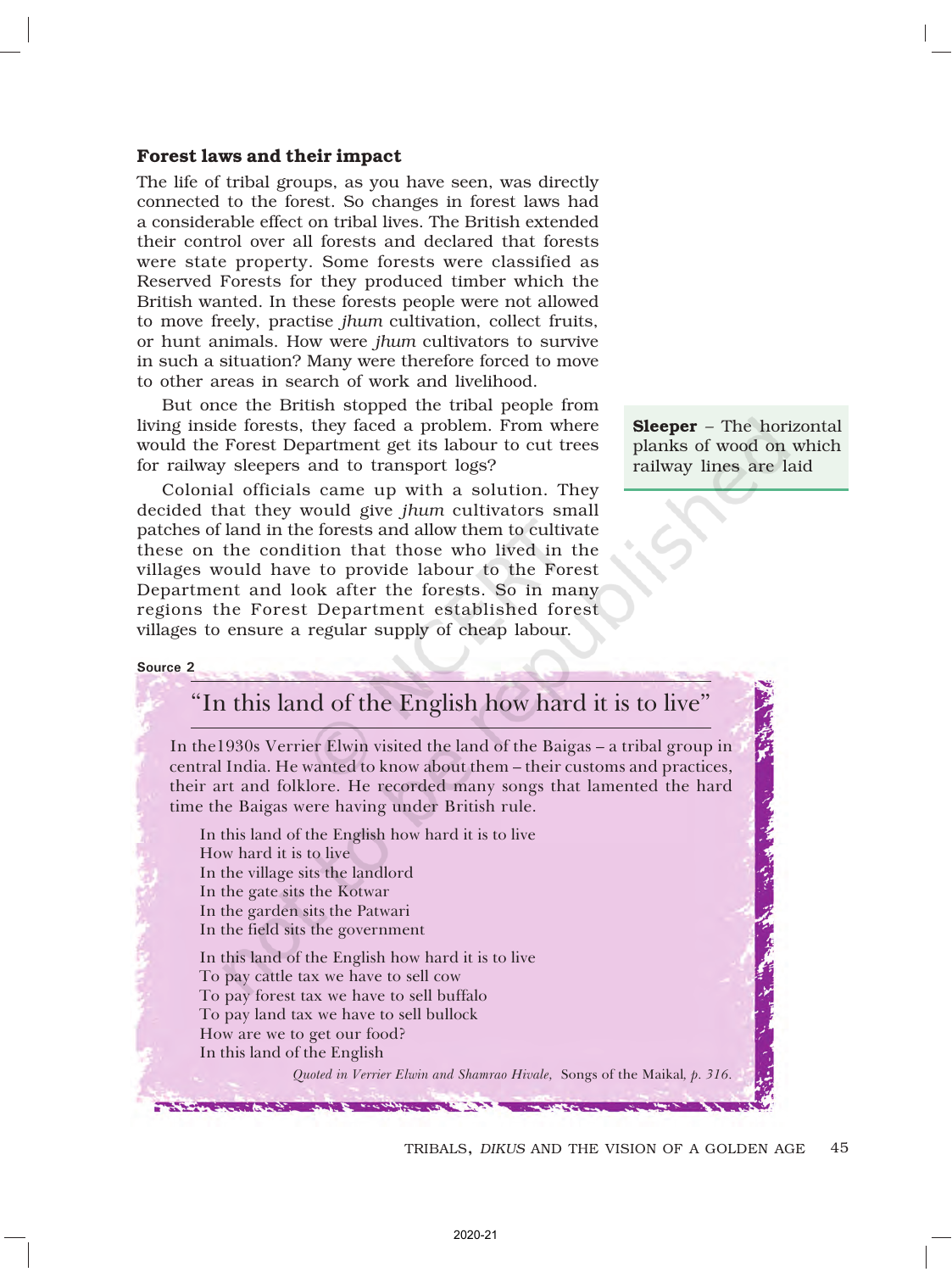

*Fig. 8 – Godara women weaving*

Many tribal groups reacted against the colonial forest laws. They disobeyed the new rules, continued with practices that were declared illegal, and at times rose in open rebellion. Such was the revolt of Songram Sangma in 1906 in Assam, and the forest satyagraha of the 1930s in the Central Provinces.

#### The problem with trade

During the nineteenth century, tribal groups found that traders and moneylenders were coming into the forests more often, wanting to buy forest produce, offering cash loans, and asking them to work for wages. It took tribal groups some time to understand the consequences of what was happening.

Let us consider the case of the silk growers. In the eighteenth century, Indian silk was in demand in European markets. The fine quality of Indian silk was highly valued and exports from India increased

rapidly. As the market expanded, East India Company officials tried to encourage silk production to meet the growing demand.

Hazaribagh, in present-day Jharkhand, was an area where the Santhals reared cocoons. The traders dealing in silk sent in their agents who gave loans to the tribal people and collected the cocoons. The growers were paid Rs 3 to Rs 4 for a thousand cocoons. These



*Fig. 9 – A Hajang woman weaving a mat* For women, domestic work was not confined to the home. They carried their babies with them to the fields and the factories.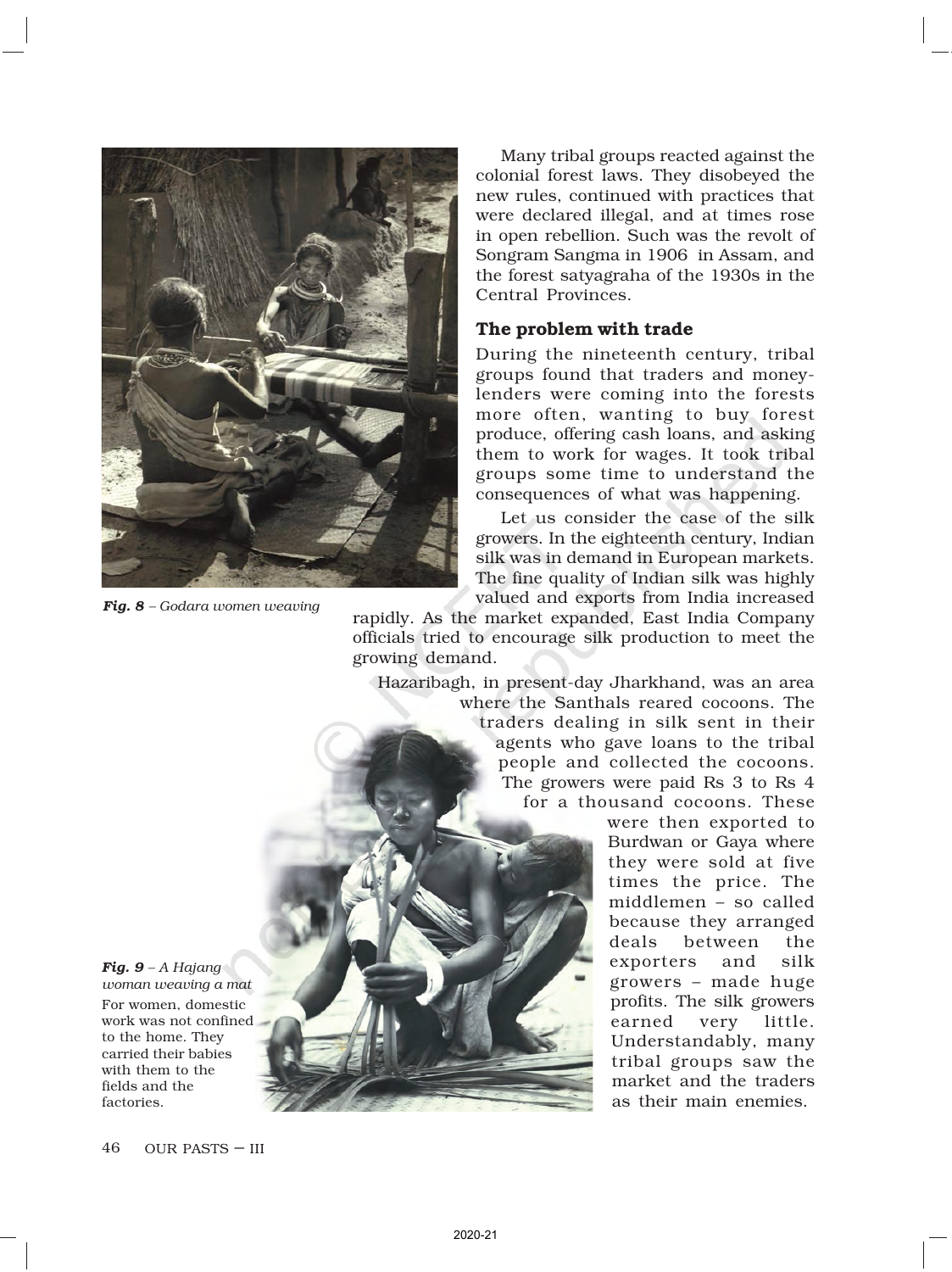

#### *Fig. 10 – Coal miners of Bihar, 1948*

In the 1920s about 50 per cent of the miners in the Jharia and Raniganj coal mines of Bihar were tribals. Work deep down in the dark and suffocating mines was not only backbreaking and dangerous, it was often literally killing. In the 1920s over 2,000 workers died every year in the coal mines in India.

### The search for work

The plight of the tribals who had to go far away from their homes in search of work was even worse. From the late nineteenth century, tea plantations started coming up and mining became an important industry. Tribals were recruited in large numbers to work the tea plantations of Assam and the coal mines of Jharkhand. They were recruited through contractors who paid them miserably low wages, and prevented them from returning home.

# A Closer Look

Through the nineteenth and twentieth centuries, tribal groups in different parts of the country rebelled against the changes in laws, the restrictions on their practices, the new taxes they had to pay, and the exploitation by traders and moneylenders. The Kols rebelled in 1831-32, Santhals rose in revolt in 1855, the Bastar Rebellion in central India broke out in 1910 and the Warli Revolt in Maharashtra in 1940. The movement that Birsa led was one such movement.

#### **Activity**  $\overline{\blacktriangleright}$

Find out whether the conditions of work in the mines have changed now. Check how many people die in mines every year, and what are the reasons for their death.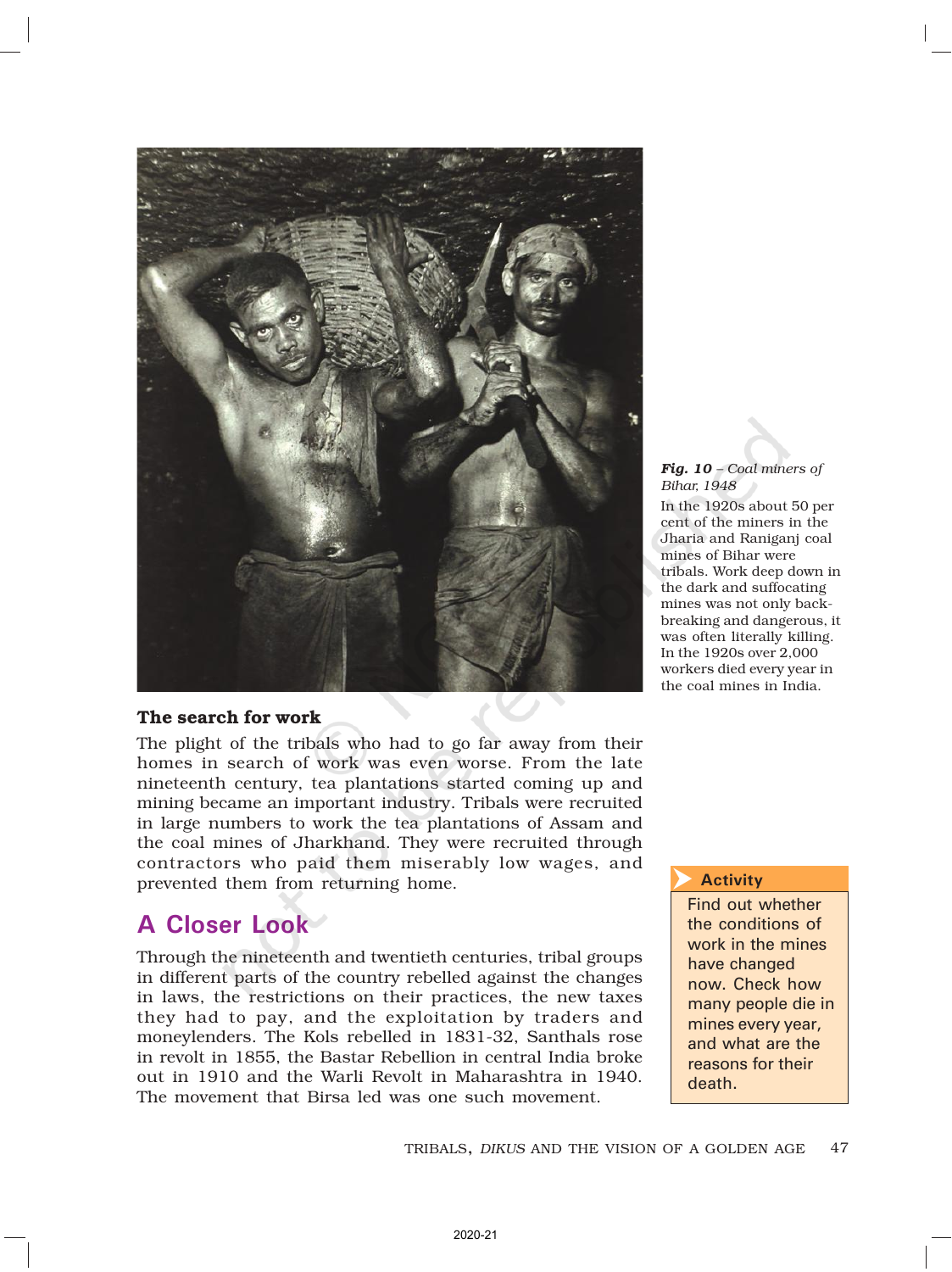Source 3

# 'Blood trickles from my shoulders'

The songs the Mundas sang bemoaned their misery.

- Alas! under [the drudgery of] forced labour
- Blood trickles from my shoulders

Day and night the emissary from the zamindars,

- Annoys and irritates me, day and night I groan
- Alas! This is my condition
- I do not have a home, where shall I get happiness Alas!

His Movement, p.12.

**WASHINGTON OF THE BRIDE** 

K.S. Singh, Birsa Munda and

Vaishnav – Worshippers of Vishnu

#### Birsa Munda

Birsa was born in the mid-1870s. The son of a poor father, he grew up around the forests of Bohonda, grazing sheep, playing the flute, and dancing in the local *akhara*. Forced by poverty, his father had to move from place to place looking for work. As an adolescent, Birsa heard tales of the Munda uprisings of the past and saw the *sirdars* (leaders) of the community urging the people to revolt. They talked of a golden age when the Mundas had been free of the oppression of *dikus*, and said there would be a time when the ancestral right of the community would be restored. They saw themselves as the descendants of the original settlers of the region, fighting for their land (*mulk ki larai*), reminding people of the need to win back their kingdom.

Birsa went to the local missionary school, and listened to the sermons of missionaries. There too he heard it said that it was possible for the Mundas to attain the Kingdom of Heaven, and regain their lost rights. This would be possible if they became good Christians and gave up their "bad practices". Later Birsa also spent some time in the company of a prominent Vaishnav preacher. He wore the sacred thread, and began to value the importance of purity and piety.

Birsa was deeply influenced by many of the ideas he came in touch with in his growing-up years. His movement was aimed at reforming tribal society. He urged the Mundas to give up drinking liquor, clean their village, and stop believing in witchcraft and sorcery. But we must remember that Birsa also turned against missionaries and Hindu landlords. He saw them as outside forces that were ruining the Munda way of life.

In 1895 Birsa urged his followers to recover their glorious past. He talked of a golden age in the past – a *satyug* (the age of truth) – when Mundas lived a good life, constructed embankments, tapped natural springs, planted trees and orchards, practised cultivation to earn their living. They did not kill their brethren and relatives. They lived honestly. Birsa also wanted people to once again work on their land, settle down and cultivate their fields.

What worried British officials most was the political aim of the Birsa movement, for it wanted to drive out missionaries, moneylenders, Hindu landlords, and the government and set up a Munda Raj with Birsa at its head. The movement identified all these forces as the cause of the misery the Mundas were suffering.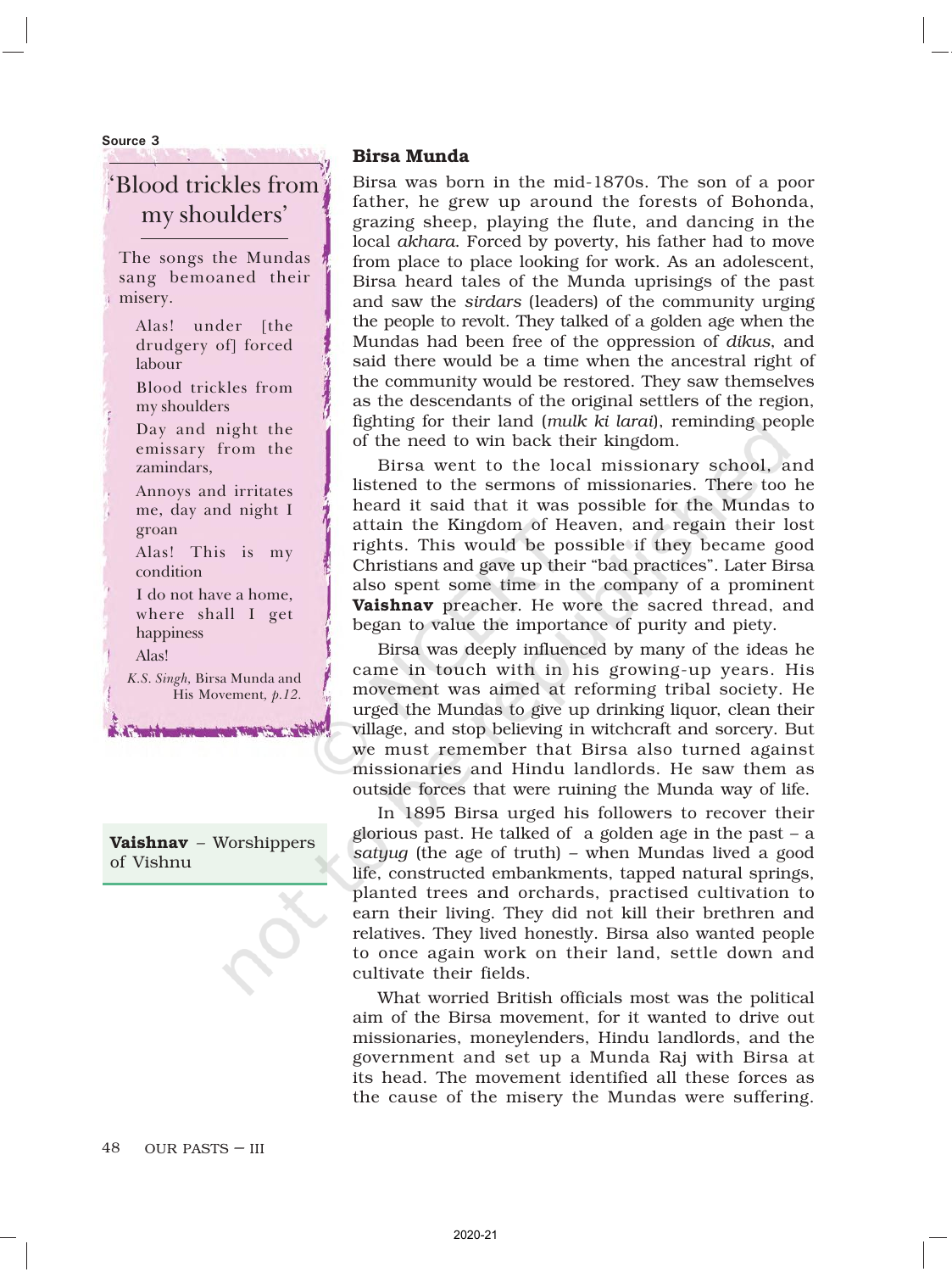The land policies of the British were destroying their traditional land system, Hindu landlords and moneylenders were taking over their land, and missionaries were criticising their traditional culture.

As the movement spread the British officials decided to act. They arrested Birsa in 1895, convicted him on charges of rioting and jailed him for two years.

When Birsa was released in 1897 he began touring the villages to gather support. He used traditional symbols and language to rouse people, urging them to destroy "Ravana" (*dikus* and the Europeans) and establish a kingdom under his leadership. Birsa's followers began targeting the symbols of *diku* and European power. They attacked police stations and churches, and raided the property of moneylenders and zamindars. They raised the white flag as a symbol of Birsa Raj.

In 1900 Birsa died of cholera and the movement faded out. However, the movement was significant in at least two ways. First – it forced the colonial government to introduce laws so that the land of the tribals could not be easily taken over by *dikus*. Second – it showed once again that the tribal people had the capacity to protest against injustice and express their anger against colonial rule. They did this in their own specific way, inventing their own rituals and symbols of struggle.

Let's recall

1. Fill in the blanks:

 $\frac{1}{2}$ 

- (a) The British described the tribal people as
- (b) The method of sowing seeds in *jhum* cultivation is known as
- (c) The tribal chiefs got \_\_\_\_\_\_\_\_\_\_\_\_ titles in central India under the British land settlements.
- (d) Tribals went to work in the \_\_\_\_\_\_\_\_\_\_\_\_ of Assam and the  $\qquad \qquad$  in Bihar.

## **ELSEWHERE**

## Why do we need cash!

There are many reasons why tribal and other social groups often do not wish to produce for the market. This tribal song from Papua New Guinea gives us a glimpse of how the tribals there viewed the market.

We say cash, Is unsatisfactory trash; It won't keep off rain And it gives me pain

So why should I work my guts From coconut trees

For these government mutts; Cash cropping is all very well

If you've got something to sell But tell me sir why, If there's nothing to buy; Should I bother?

Adapted from a song quoted in Cohn, Clarke and Haswell, eds, The Economy of Subsistence Agriculture, (1970).